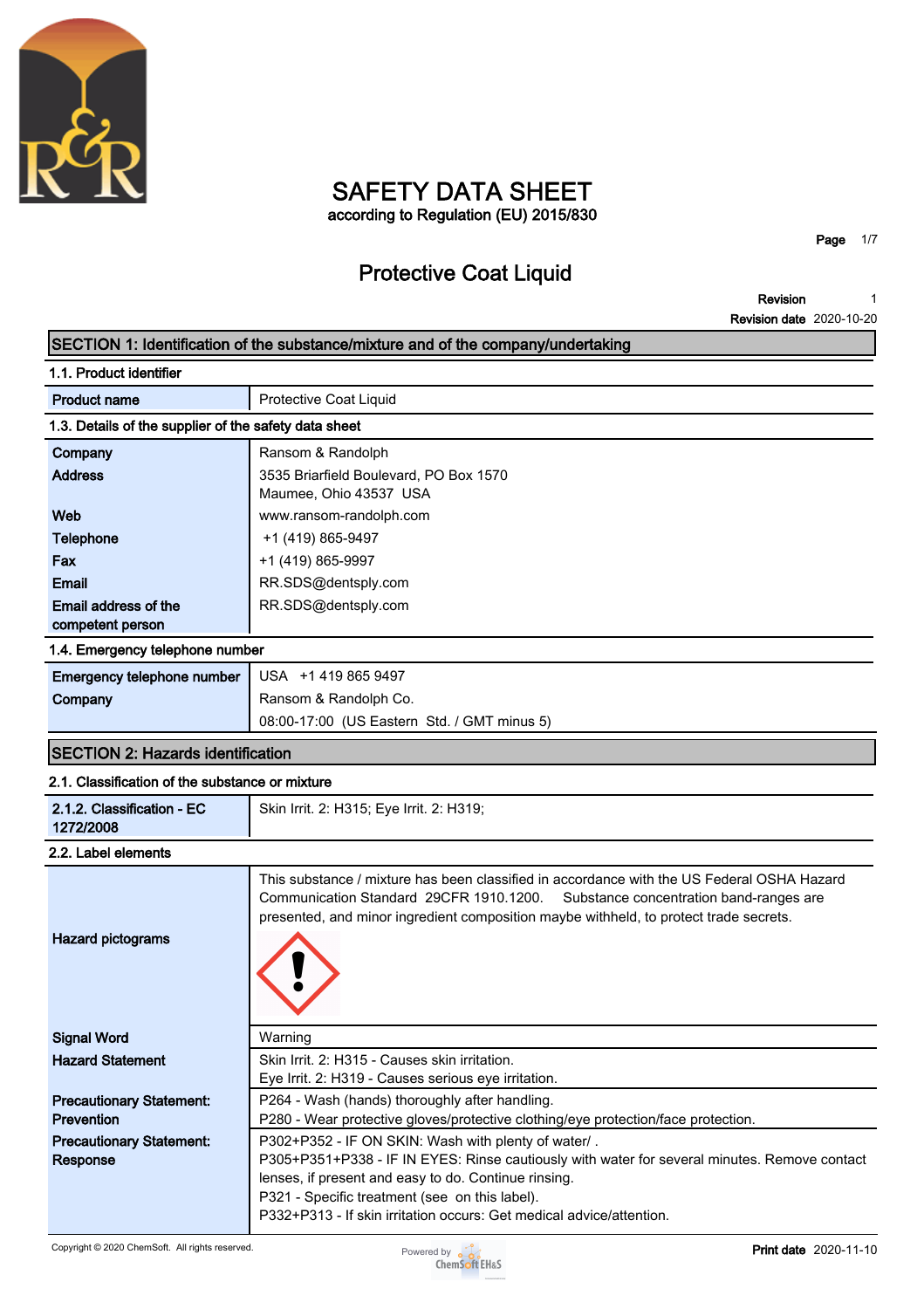| Revision                        |  |
|---------------------------------|--|
| <b>Revision date 2020-10-20</b> |  |

#### **2.2. Label elements**

|                    | P337+P313 - If eye irritation persists: Get medical advice/attention. |
|--------------------|-----------------------------------------------------------------------|
| 2.3. Other hazards |                                                                       |

**Other hazards Not applicable. PBT and vPvB assessment.** 

### **SECTION 3: Composition/information on ingredients**

#### **3.2. Mixtures**

#### **EC 1272/2008**

| <b>Chemical Name</b>        | Index No.    | CAS No.   | EC No.    | <b>REACH Registration</b><br><b>Number</b> | Conc.<br>(%w/w) | Classification                                                       |
|-----------------------------|--------------|-----------|-----------|--------------------------------------------|-----------------|----------------------------------------------------------------------|
| sodium silicate             |              | 1344-09-8 | 215-687-4 |                                            |                 | 1 - 10% Skin Irrit. 2: H315; Eye Irrit. 2:<br>H319; STOT SE 3: H335; |
| glycerin (Glycerol, mist)   |              | 56-81-5   | 200-289-5 |                                            | $1 - 10%$       |                                                                      |
| sodium 2-ethylhexyl sulfate |              | 126-92-1  | 204-812-8 |                                            |                 | 1 - 10% Eye Dam. 1: H318;                                            |
| Ammonia solution            | 007-001-01-2 | 1336-21-6 | 215-647-6 |                                            |                 | 0.5 - 1% Skin Corr. 1B: H314; Aguatic<br>Acute 1: H400:              |

### **SECTION 4: First aid measures**

### **4.1. Description of first aid measures**

| Inhalation                                                 | Move the exposed person to fresh air.                                                |
|------------------------------------------------------------|--------------------------------------------------------------------------------------|
| Eye contact                                                | Rinse immediately with plenty of water for 15 minutes holding the eyelids open.      |
| <b>Skin contact</b>                                        | Wash off immediately with plenty of soap and water. Remove contaminated clothing.    |
| Ingestion                                                  | DO NOT INDUCE VOMITING.                                                              |
|                                                            | 4.2. Most important symptoms and effects, both acute and delayed                     |
| Inhalation                                                 | May cause irritation to respiratory system.                                          |
| Eye contact                                                | Irritating to eyes.                                                                  |
| <b>Skin contact</b>                                        | Irritating to skin.                                                                  |
| Ingestion                                                  | Ingestion may cause nausea and vomiting.                                             |
|                                                            | 4.3. Indication of any immediate medical attention and special treatment needed      |
| Inhalation                                                 | Seek medical attention if irritation or symptoms persist.                            |
| Eye contact                                                | Seek medical attention if irritation or symptoms persist.                            |
| <b>Skin contact</b>                                        | Seek medical attention if irritation or symptoms persist.                            |
| Ingestion                                                  | Seek medical attention if irritation or symptoms persist.                            |
| <b>SECTION 5: Firefighting measures</b>                    |                                                                                      |
| 5.1. Extinguishing media                                   |                                                                                      |
|                                                            | Use extinguishing media appropriate to the surrounding fire conditions.              |
| 5.2. Special hazards arising from the substance or mixture |                                                                                      |
|                                                            | Burning produces irritating, toxic and obnoxious fumes.                              |
| 5.3. Advice for firefighters                               |                                                                                      |
|                                                            | Wear suitable respiratory equipment when necessary.                                  |
| <b>SECTION 6: Accidental release measures</b>              |                                                                                      |
|                                                            | 6.1. Personal precautions, protective equipment and emergency procedures             |
|                                                            | Ensure adequate ventilation of the working area. Wear suitable protective equipment. |
| 6.2. Environmental precautions                             |                                                                                      |

**Do not allow product to enter drains. Prevent further spillage if safe.**

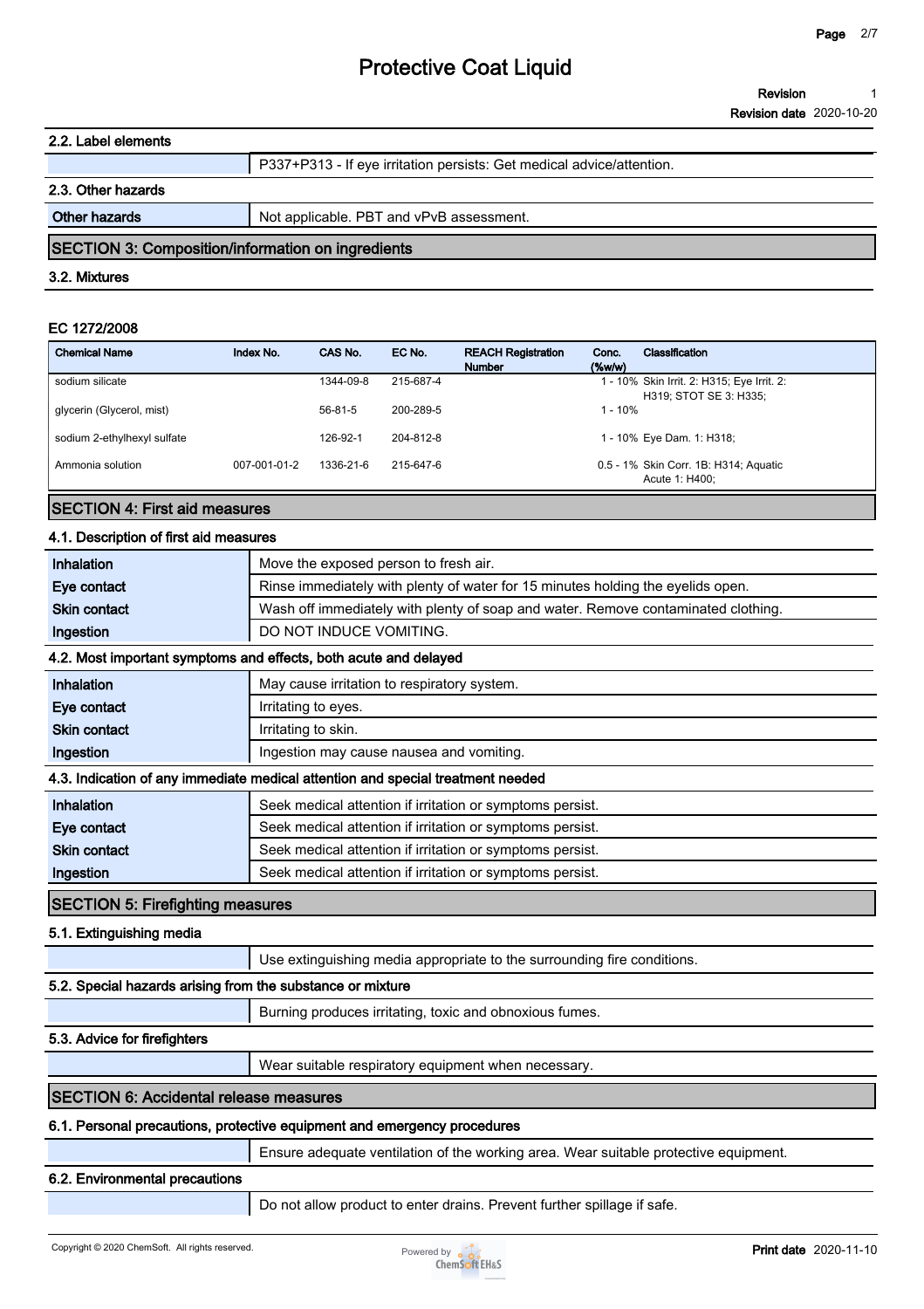#### **Revision 1**

**Revision date 2020-10-20**

# **6.3. Methods and material for containment and cleaning up Absorb with inert, absorbent material. Sweep up. Transfer to suitable, labelled containers for disposal. Clean spillage area thoroughly with plenty of water. 6.4. Reference to other sections See section [2, 8 & 13] for further information. SECTION 7: Handling and storage 7.1. Precautions for safe handling Avoid contact with eyes and skin. Ensure adequate ventilation of the working area. Adopt best Manual Handling considerations when handling, carrying and dispensing. 7.2. Conditions for safe storage, including any incompatibilities Keep in a cool, dry, well ventilated area. Keep containers tightly closed. Store in correctly labelled containers. 7.3. Specific end use(s) Restricted to professional users.**

# **SECTION 8: Exposure controls/personal protection**

# **8.1. Control parameters**

| exposure llimits: Ammonium Hydroxide (as ammonia) - 25 ppm TWA OSHA PEL, 35 ppm STEL<br>ACGIH TLV.              |
|-----------------------------------------------------------------------------------------------------------------|
| exposure llimits: glycerin - 5 mg/kg TWA OSHA PEL (respirable fraction), 15 mg/kg TWA<br>OSHA PEL (total dust). |

# **8.1.1. Exposure Limit Values**

| glycerin (Glycerol, mist) | WEL 8-hr limit ppm: -        | WEL 8-hr limit mg/m3: $10$     |
|---------------------------|------------------------------|--------------------------------|
|                           | WEL 15 min limit ppm: -      | WEL 15 min limit mg/m3: -      |
|                           | WEL 8-hr limit mg/m3 total - | WEL 15 min limit mg/m3 total - |
|                           | inhalable dust:              | inhalable dust:                |
|                           | WEL 8-hr limit mg/m3 total - | WEL 15 min limit mg/m3 total - |
|                           | respirable dust:             | respirable dust:               |

| 8.2. Exposure controls                             |                                                  |
|----------------------------------------------------|--------------------------------------------------|
| 8.2.1. Appropriate engineering<br>controls         | Ensure adequate ventilation of the working area. |
| 8.2.2. Individual protection<br>measures           | Wear chemical protective clothing.               |
| Eye / face protection                              | Approved safety goggles.                         |
| Skin protection -<br>Handprotection                | Chemical resistant gloves (PVC).                 |
| <b>Respiratory protection</b>                      | Wear: Suitable respiratory equipment.            |
| <b>SECTION 9: Physical and chemical properties</b> |                                                  |
|                                                    |                                                  |

**9.1. Information on basic physical and chemical properties**

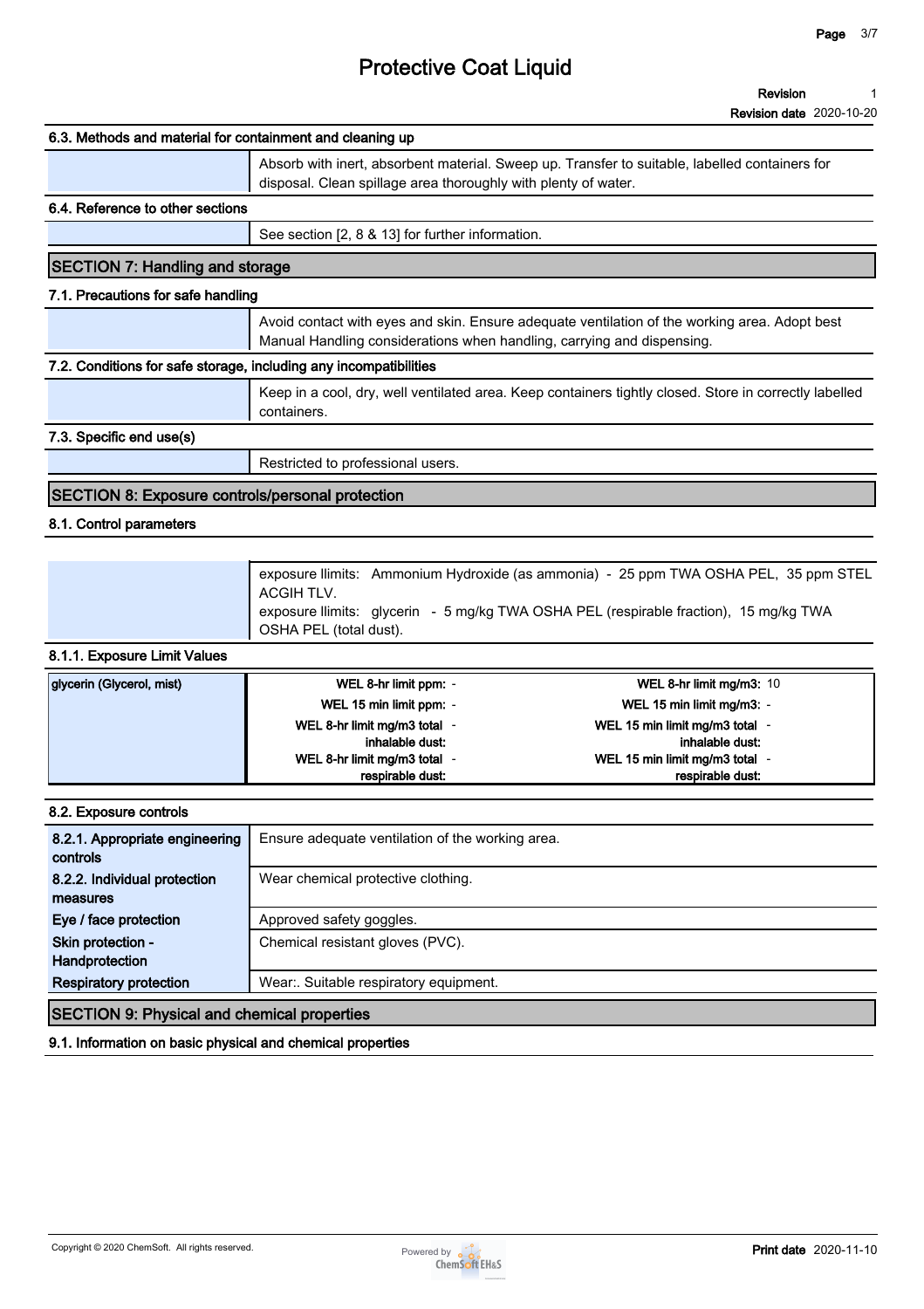### **9.1. Information on basic physical and chemical properties**

| Appearance                                     | Liquid                                             |
|------------------------------------------------|----------------------------------------------------|
|                                                | <b>Colour</b> Translucent                          |
|                                                | <b>Odour</b> Ammoniacal                            |
| Odour threshold   Not applicable.              |                                                    |
|                                                | pH No data available                               |
|                                                | Melting point   No data available                  |
|                                                | Freezing Point   No data available                 |
|                                                | Initial boiling point   No data available          |
|                                                | Flash point   Not applicable.                      |
| Evaporation rate   Not applicable.             |                                                    |
| Flammability (solid, gas) Not applicable.      |                                                    |
|                                                | Vapour pressure   No data available                |
| Vapour density 0.6                             |                                                    |
|                                                | <b>Relative density</b> $1.13$ (H2O = 1 $@$ 20 °C) |
|                                                | Fat Solubility   Not applicable.                   |
| <b>Partition coefficient</b> No data available |                                                    |
| Autoignition temperature Not applicable.       |                                                    |
|                                                | Viscosity   Not applicable.                        |
| <b>Explosive properties</b> Not determined     |                                                    |
|                                                | <b>Solubility</b> Miscible in water                |

### **9.2. Other information**

|                                       | <b>Conductivity</b> Not applicable. |
|---------------------------------------|-------------------------------------|
| Surface tension Not applicable.       |                                     |
|                                       | Gas group Not applicable.           |
| Benzene Content   Not applicable.     |                                     |
|                                       | Lead content Not applicable.        |
| VOC (Volatile organic Not applicable. |                                     |
| compounds)                            |                                     |

# **SECTION 10: Stability and reactivity**

**10.1. Reactivity**

|                                              | Not applicable.                                                                            |
|----------------------------------------------|--------------------------------------------------------------------------------------------|
| 10.2. Chemical stability                     |                                                                                            |
|                                              | Stable under normal conditions.                                                            |
| 10.3. Possibility of hazardous reactions     |                                                                                            |
|                                              | Avoid contact with: Most common metals, forms. hydrogen gas.                               |
| 10.4. Conditions to avoid                    |                                                                                            |
|                                              | Heat. Direct sunlight.                                                                     |
| 10.5. Incompatible materials                 |                                                                                            |
|                                              | most common metals. Acids. Oxidising agents.                                               |
| 10.6. Hazardous decomposition products       |                                                                                            |
|                                              | Ammonia. Carbon dioxide (CO2). nitrogen.                                                   |
| <b>SECTION 11: Toxicological information</b> |                                                                                            |
| 11.1. Information on toxicological effects   |                                                                                            |
| <b>Acute toxicity</b>                        | Irritant, moderate eye. May cause irritation to skin, eyes and mucous membranes. Ingestion |

#### **causes burns to the respiratory tract. May cause irritation to mucous membranes.**

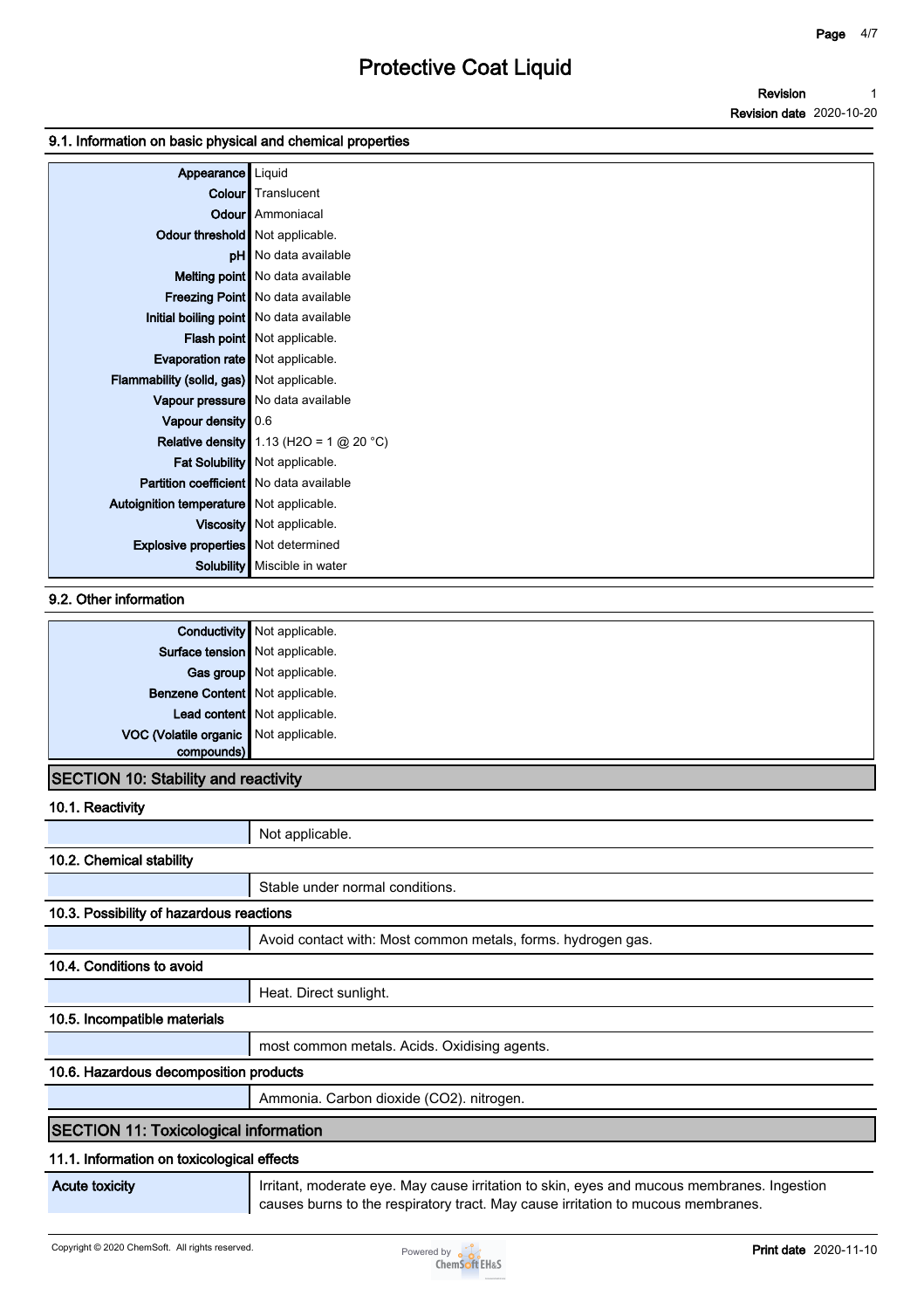#### **Revision 1**

**Revision date 2020-10-20**

| 11.1. Information on toxicological effects    |                                                                        |                                |
|-----------------------------------------------|------------------------------------------------------------------------|--------------------------------|
| Skin corrosion/irritation                     | Irritating to eyes and skin.                                           |                                |
| Respiratory or skin<br>sensitisation          | No sensitizaton effects reported.                                      |                                |
| <b>Germ cell mutagenicity</b>                 | Based on available data, the classification criteria are not met.      |                                |
| Carcinogenicity                               | Based on available data, the classification criteria are not met.      |                                |
| Reproductive toxicity                         | No data available.                                                     |                                |
| STOT-single exposure                          | Based on available data, the classification criteria are not met.      |                                |
| STOT-repeated exposure                        | Based on available data, the classification criteria are not met.      |                                |
| 11.1.4. Toxicological Information             |                                                                        |                                |
| glycerin                                      | Inhalation Rat LC50/>570 h: 1                                          | Oral Rat LD50: 12600 mg/kg     |
| 11.1.12. Mixture versus substance information |                                                                        |                                |
|                                               | glycerin. Inhalation Rat LC50/>570 h = 1.                              |                                |
|                                               | sodium silciate. Oral Rat LD50 = 1960 mg/kg.                           |                                |
|                                               | sodium 2-ethylhexyl sulfate. Oral Rat LD50 = 4000mg/kg.                |                                |
| <b>SECTION 12: Ecological information</b>     |                                                                        |                                |
| 12.1. Toxicity                                |                                                                        |                                |
| glycerin                                      | Daphnia EC50/48h: 10000 mg/l                                           | Fish LC50/96h: 10000.0000 mg/l |
| 12.2. Persistence and degradability           |                                                                        |                                |
|                                               | glycerin is. Readily biodegradable.                                    |                                |
| 12.3. Bioaccumulative potential               |                                                                        |                                |
|                                               |                                                                        |                                |
|                                               | glycerin is not expected to biocentrate in fish and aquatic organisms. |                                |
| <b>Partition coefficient</b>                  |                                                                        |                                |
|                                               | Protective Coat Liquid No data available                               |                                |
| 12.4. Mobility in soil                        |                                                                        |                                |
|                                               | glycerin. very high mobility in soils.                                 |                                |
| 12.5. Results of PBT and vPvB assessment      |                                                                        |                                |
|                                               | Not applicable.                                                        |                                |
| 12.6. Other adverse effects                   |                                                                        |                                |
|                                               | none known.                                                            |                                |
| <b>SECTION 13: Disposal considerations</b>    |                                                                        |                                |
|                                               |                                                                        |                                |
| <b>General information</b>                    |                                                                        |                                |
|                                               | Dispose of in compliance with all local and national regulations.      |                                |
| <b>SECTION 14: Transport information</b>      |                                                                        |                                |
| 14.1. UN number                               |                                                                        |                                |
|                                               | The product is not classified as dangerous for carriage.               |                                |
| 14.2. UN proper shipping name                 |                                                                        |                                |
|                                               | The product is not classified as dangerous for carriage.               |                                |

**The product is not classified as dangerous for carriage.**

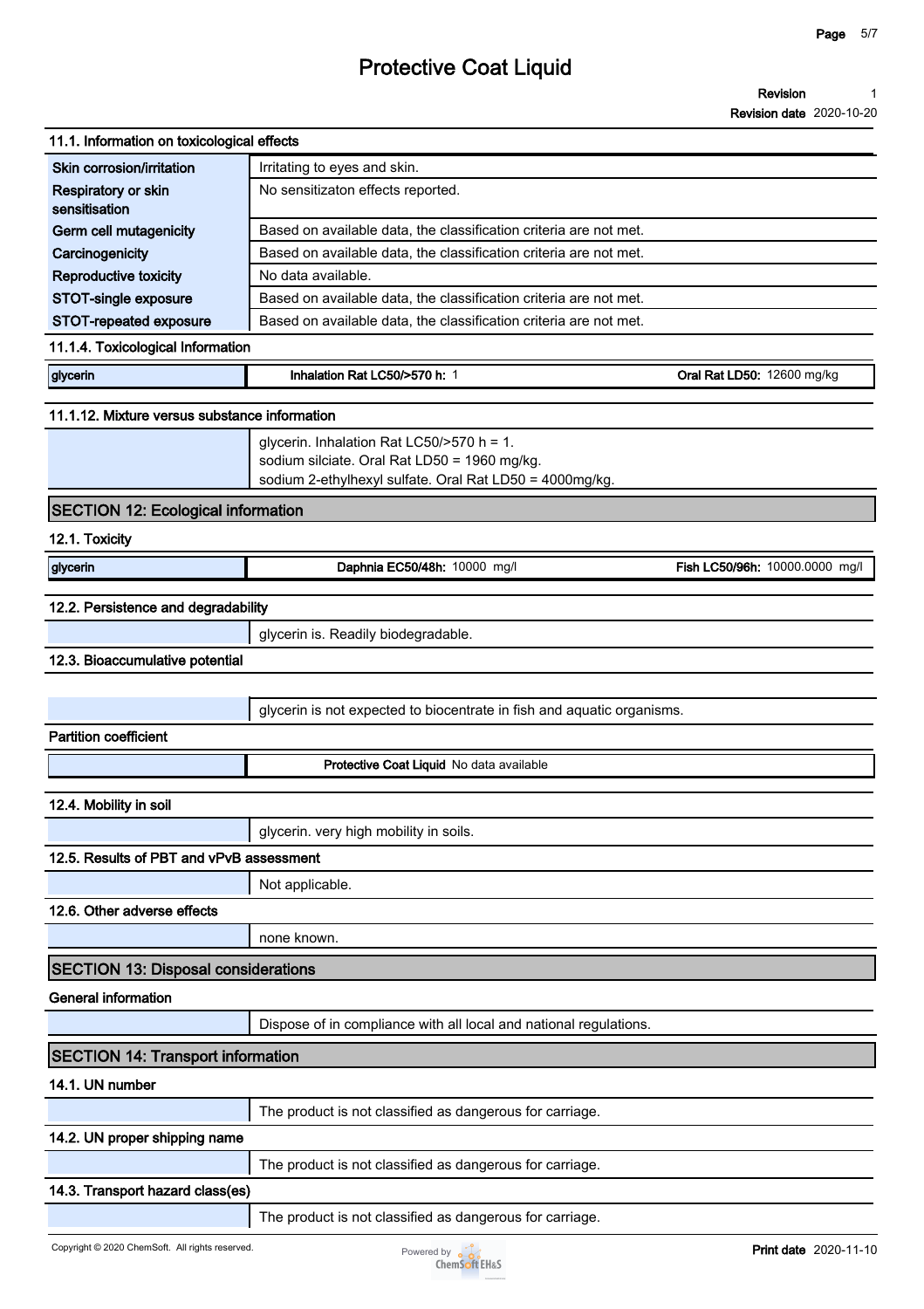**Revision Revision date 2020-10-20 1**

| 14.4. Packing group                                                                                                                                                                                                                                                                                                                                |  |  |
|----------------------------------------------------------------------------------------------------------------------------------------------------------------------------------------------------------------------------------------------------------------------------------------------------------------------------------------------------|--|--|
| The product is not classified as dangerous for carriage.                                                                                                                                                                                                                                                                                           |  |  |
| 14.5. Environmental hazards                                                                                                                                                                                                                                                                                                                        |  |  |
| The product is not classified as dangerous for carriage.                                                                                                                                                                                                                                                                                           |  |  |
| 14.6. Special precautions for user                                                                                                                                                                                                                                                                                                                 |  |  |
| The product is not classified as dangerous for carriage.                                                                                                                                                                                                                                                                                           |  |  |
| 14.7. Transport in bulk according to Annex II of MARPOL 73/78 and the IBC Code                                                                                                                                                                                                                                                                     |  |  |
| The product is not classified as dangerous for carriage.                                                                                                                                                                                                                                                                                           |  |  |
| <b>Further information</b>                                                                                                                                                                                                                                                                                                                         |  |  |
| The product is not classified as dangerous for carriage.                                                                                                                                                                                                                                                                                           |  |  |
| <b>SECTION 15: Regulatory information</b>                                                                                                                                                                                                                                                                                                          |  |  |
| 15.1. Safety, health and environmental regulations/legislation specific for the substance or mixture                                                                                                                                                                                                                                               |  |  |
| <b>Regulations</b><br>U.S. FEDERAL REGULATIONS: Protective Coat Liquid.                                                                                                                                                                                                                                                                            |  |  |
| CERCLA 103 Reportable Quantity: Protective Coat Liquid has a RQ of 10,000 pounds based RQ<br>for Ammonium Hydroxide of < 1%. Many states have more stringent release reporting<br>requirements. Report spills required under federal, state and local regulations.<br><b>SARA TITLE III:</b><br>Hazard Category For Section 311/312: see Section 2 |  |  |
| Section 313 Toxic Chemicals: This product contains the following chemicals subject to Annual<br>Release Reporting Requirements Under SARA Title III, Section 313 (40 CFR 372): none                                                                                                                                                                |  |  |
| Section 302 Extremely Hazardous Substances (TPQ): None                                                                                                                                                                                                                                                                                             |  |  |
| EPA Toxic Substances Control Act (TSCA) Status: All of the components of this product are listed<br>on the TSCA inventory.                                                                                                                                                                                                                         |  |  |
| <b>U.S. STATE REGULATIONS</b><br>California Proposition 65: none                                                                                                                                                                                                                                                                                   |  |  |
| INTERNATIONAL REGULATIONS:                                                                                                                                                                                                                                                                                                                         |  |  |
| Canadian Environmental Protection Act: All of the components in this product are listed on the<br>Domestic Substances List (DSL).                                                                                                                                                                                                                  |  |  |
| European Inventory of New and Existing Chemicals Substances (EINECS): All of the components<br>in this product are listed on the EINECS inventory.                                                                                                                                                                                                 |  |  |
| 15.2. Chemical safety assessment                                                                                                                                                                                                                                                                                                                   |  |  |

### **No data is available on this product.**

# **SECTION 16: Other information**

#### **Other information**